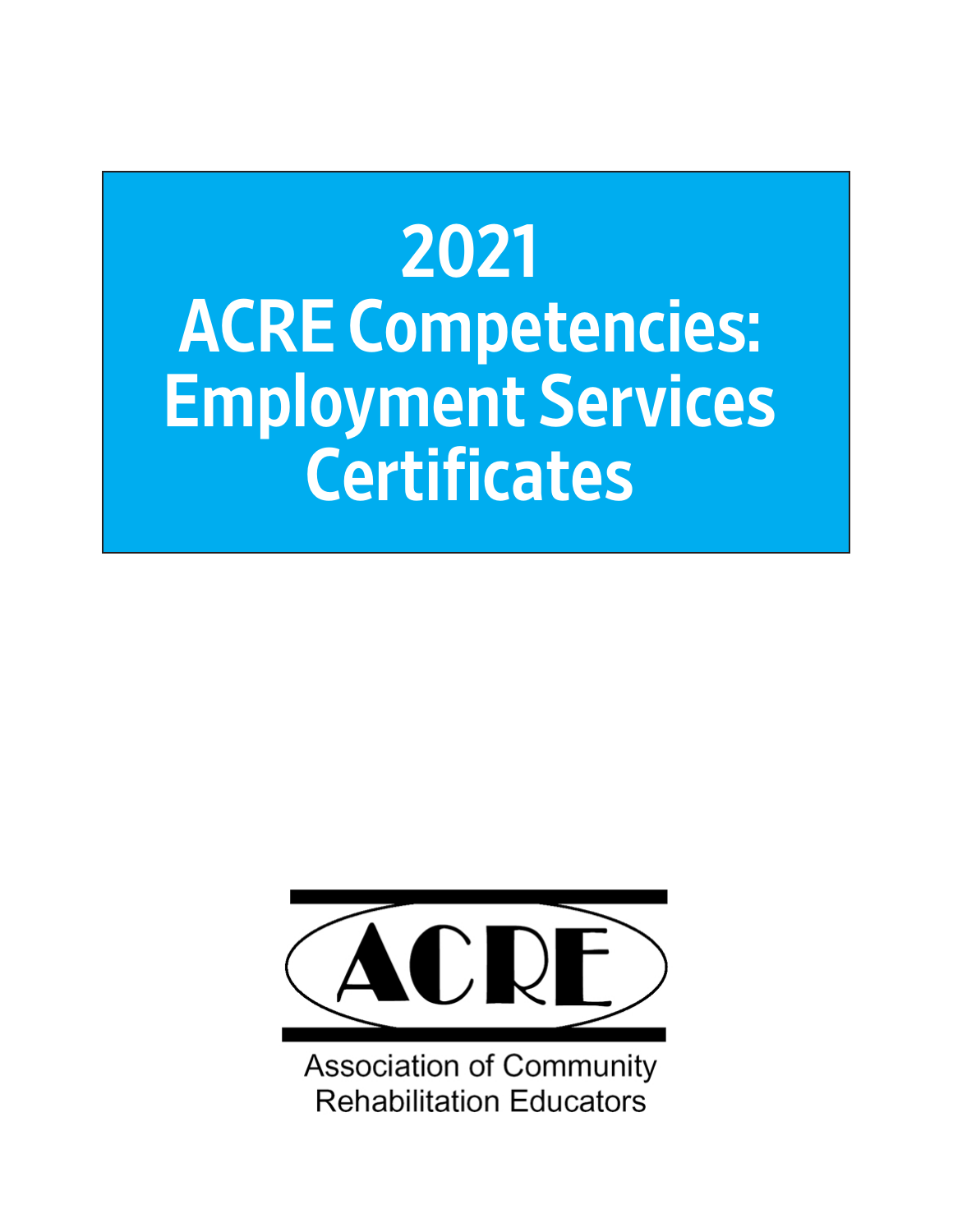### **Understanding the ACRE Vision for Employment Services**

ACRE members believe that the quality of employment services to individuals with disabilities can be improved by ensuring that the training available to provider staff is of a high quality. To quantify high quality, ACRE uses 4 domains (following APSE's domain model) and 39 competencies to evaluate curricula and training approaches, as well as requiring documentation of trainer qualifications and experience.

### **Establishing Competencies**

APSE (the Association of People Supporting Employment First) has promoted community employment for people with disabilities since 1988. APSE assembled nationally recognized experts to establish the first formal set of supported employment competencies for employment providers in February 2001 (*by Flippo, Rogan, Geary, Martin Luecking, Keul, Harrison, Harvey, Dutton, Drouet, Niemiec, McDonald, Killam, Quinn, DiLeo, Hoffman, and the NJ APSE Chapter*).

In collaboration with APSE, ACRE refined and expanded the APSE competencies so that they would extend beyond supported employment. The expanded competencies include multiple approaches to employment for people with disabilities, including competitive employment, customized employment, supported employment, and transitional employment.

The first ACRE competencies were released in 2004 (*by G. Brandenburg, L. Bandy, L. Ford, L. Fussell, S. Hartnett, L Holloway, D. Martin-Lueking, W. Quarles, C. Sax, P. Todd, J. Trach, D. Wilkerson*). Since then, there have been occasional updates made as needed. The first was in 2013 when APSE made significant changes in their competencies; thus ACRE followed suit.

The following is an overview of the timelines for updates to the competencies, as well as the names of the key ACRE members involved in suggesting the revisions to the ACRE membership:

The 2013 ACRE Employment Services competencies updates and revision work was led by Judi Goldston. Included in the committee were: *Bethany Bilodeau, Gayann Brandenburg, Rebecca Cook, Vicki Ferrara, Laurie Ford, Liz Fussell, Martha Garber, Cecilia Gandolfo, Melanie Jordan, Sheila Mahon, Amy Scott,* and *Dale Verstegen*). Their proposed changes were approved by the ACRE Board and membership.

The 2021 ACRE employment competencies updates and revision work was led by Laurie Ford and SueAnn Morrow. Included in that committee were: *Patty Cassidy, Emily Harris* and *Adele Patrick*. These recent revisions are in alignment with the 2019 National APSE Universal Employment competencies, reflecting current language and best practices. The proposed 2021 competency changes were approved by the ACRE Board and membership.

### **ACRE Certificate Programs and Curriculum Review Process**

ACRE competencies are the basis for two levels of employment services certificates: the Basic Employment Services (requires a minimum of 40 hours of training), and the Professional Employment Services (requires a minimum of 20 additional hours of training, plus one year of experience in the field). Based on the certificate level, each competency is assigned either knowledge (K) or skill (S) as a required outcome of the training.

Organizations wishing to provide training that bears the ACRE seal of approval must become ACRE members and submit their curriculum to ACRE for review. Instructions for submission are located on the ACRE website: [www.acreducators.org](http://www.acreducators.org)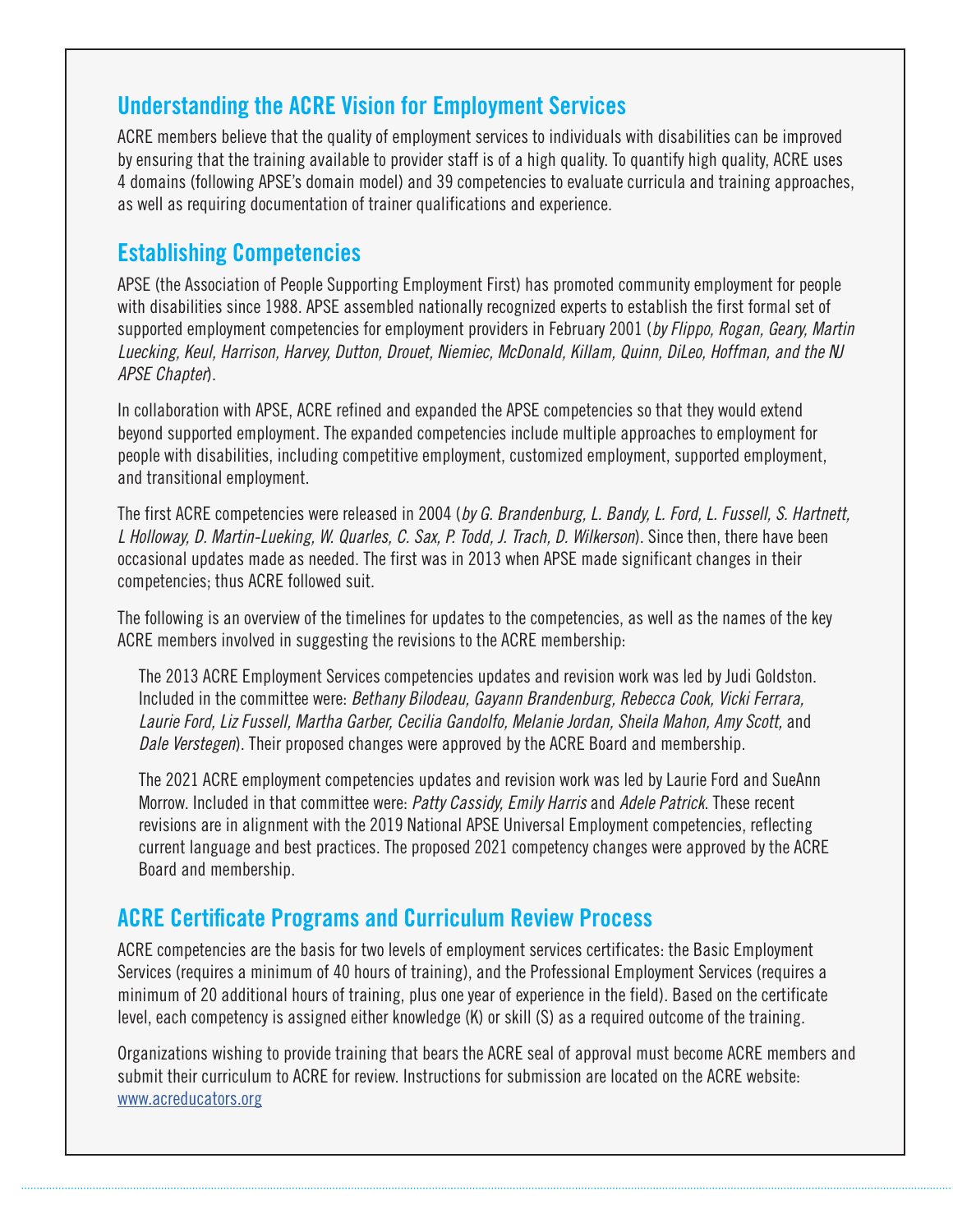## **Domain 1: Application of Core Values and Principles to Practice**

| <b>Basic</b><br><b>Level</b> | <b>Prof</b><br><b>Level</b>                                                                                                                                                                                                                                                                                                                                                                                                                                                                                                                                                                                                                                                                                                                                                                                                                                 | <b>Competency</b>                                                                                                                                                                                                                                                                                                                                                                                                                                                                                                                                                                                                                                    |  |  |  |
|------------------------------|-------------------------------------------------------------------------------------------------------------------------------------------------------------------------------------------------------------------------------------------------------------------------------------------------------------------------------------------------------------------------------------------------------------------------------------------------------------------------------------------------------------------------------------------------------------------------------------------------------------------------------------------------------------------------------------------------------------------------------------------------------------------------------------------------------------------------------------------------------------|------------------------------------------------------------------------------------------------------------------------------------------------------------------------------------------------------------------------------------------------------------------------------------------------------------------------------------------------------------------------------------------------------------------------------------------------------------------------------------------------------------------------------------------------------------------------------------------------------------------------------------------------------|--|--|--|
| K                            | K                                                                                                                                                                                                                                                                                                                                                                                                                                                                                                                                                                                                                                                                                                                                                                                                                                                           | 1. Perceives the differences between traditional segregated employment and contemporary community models<br>of employment, with emphasis on equal access in the general workforce, zero exclusion, and full inclusion.                                                                                                                                                                                                                                                                                                                                                                                                                               |  |  |  |
| K                            | 2. Appreciates the underlying values, ethical guidelines, definitions, and philosophy of community employment.<br>a. Define "normalization" (social role valorization) and its guiding principles.<br>b. Identify how support strategies can enhance or detract from the image of an employee with a disability.<br>c. Discuss the benefits of inclusion at the workplace for people with disabilities.<br>d. Differentiate between individual and group approaches to employment.<br>K<br>e. Identify strategies for incorporating disability etiquette instruction in employment settings specific to<br>individuals.<br>f. Discuss the use of person-first, identity-first, and the evolving language of inclusion in all interactions,<br>including those with employers.<br>g. Discuss multicultural impacts and considerations in services delivered. |                                                                                                                                                                                                                                                                                                                                                                                                                                                                                                                                                                                                                                                      |  |  |  |
| K                            | K                                                                                                                                                                                                                                                                                                                                                                                                                                                                                                                                                                                                                                                                                                                                                                                                                                                           | 3. Understands informed choice, self-determination, and active participation throughout the employment<br>process, emphasizing job seeker strengths, interests, and talents.                                                                                                                                                                                                                                                                                                                                                                                                                                                                         |  |  |  |
| K                            | K                                                                                                                                                                                                                                                                                                                                                                                                                                                                                                                                                                                                                                                                                                                                                                                                                                                           | 4. Understands the foundational concepts of the following:<br>a. Motivational interviewing techniques<br>b. Customized employment<br>c. Use of natural supports<br>d. Supported employment<br>e. Evidence-based practices<br>f. Transition and school-to-work school-to-postsecondary practices                                                                                                                                                                                                                                                                                                                                                      |  |  |  |
| K                            | K                                                                                                                                                                                                                                                                                                                                                                                                                                                                                                                                                                                                                                                                                                                                                                                                                                                           | 5. Recognizes rights and responsibilities of all individuals in community employment, including the right of<br>individuals with significant disabilities to be employed in their community without having to demonstrate<br>pre-employment readiness.                                                                                                                                                                                                                                                                                                                                                                                               |  |  |  |
| K                            | Κ                                                                                                                                                                                                                                                                                                                                                                                                                                                                                                                                                                                                                                                                                                                                                                                                                                                           | 6. Is familiar with the history and status of community employment services in your state.                                                                                                                                                                                                                                                                                                                                                                                                                                                                                                                                                           |  |  |  |
| K                            | K                                                                                                                                                                                                                                                                                                                                                                                                                                                                                                                                                                                                                                                                                                                                                                                                                                                           | 7. Is familiar with state-specific and federal legislation, regulations, and legal decisions related to community<br>employment, including but not limited to the Americans with Disabilities Act (ADA) and amendments,<br>the Workforce Innovation and Opportunity Act (WIOA), the Rehabilitation Act, the Ticket to Work And Work<br>Incentives improvement Act (TWWIIA), the Individuals with Disabilities Education Act (IDEA), the Fair Labor<br>Standards Act and other Department of Labor (DOL) regulations, Olmstead as well as the Equal Employment<br>Opportunities Commission (EEOC) and its role, and the Employment First initiatives. |  |  |  |
| K                            | K                                                                                                                                                                                                                                                                                                                                                                                                                                                                                                                                                                                                                                                                                                                                                                                                                                                           | 8. Is familiar with state/federal funding streams that support employment services (e.g., vocational<br>rehabilitation (VR), mental health, developmental disabilities, Medicaid waivers, Ticket to Work).                                                                                                                                                                                                                                                                                                                                                                                                                                           |  |  |  |
| K                            | K                                                                                                                                                                                                                                                                                                                                                                                                                                                                                                                                                                                                                                                                                                                                                                                                                                                           | 9. Is knowledgeable about local and national resources including the discrimination complaint process in your<br>state as it relates to the ADA and amendments, Independent Living Centers, and Disability Rights Network.                                                                                                                                                                                                                                                                                                                                                                                                                           |  |  |  |
| K                            | $\mathsf{S}$                                                                                                                                                                                                                                                                                                                                                                                                                                                                                                                                                                                                                                                                                                                                                                                                                                                | 10. Understands professional standards for employment specialists:<br>a. Interact with job seekers, family members, employers, potential employers, and other providers in a<br>respectful, non-judgmental, and professional manner.<br>b. Dress in a manner that fits the environment and occasion.<br>c. Write reports, case notes, emails, etc. that are purposeful and concise while also neat, objective and<br>easily understood.                                                                                                                                                                                                              |  |  |  |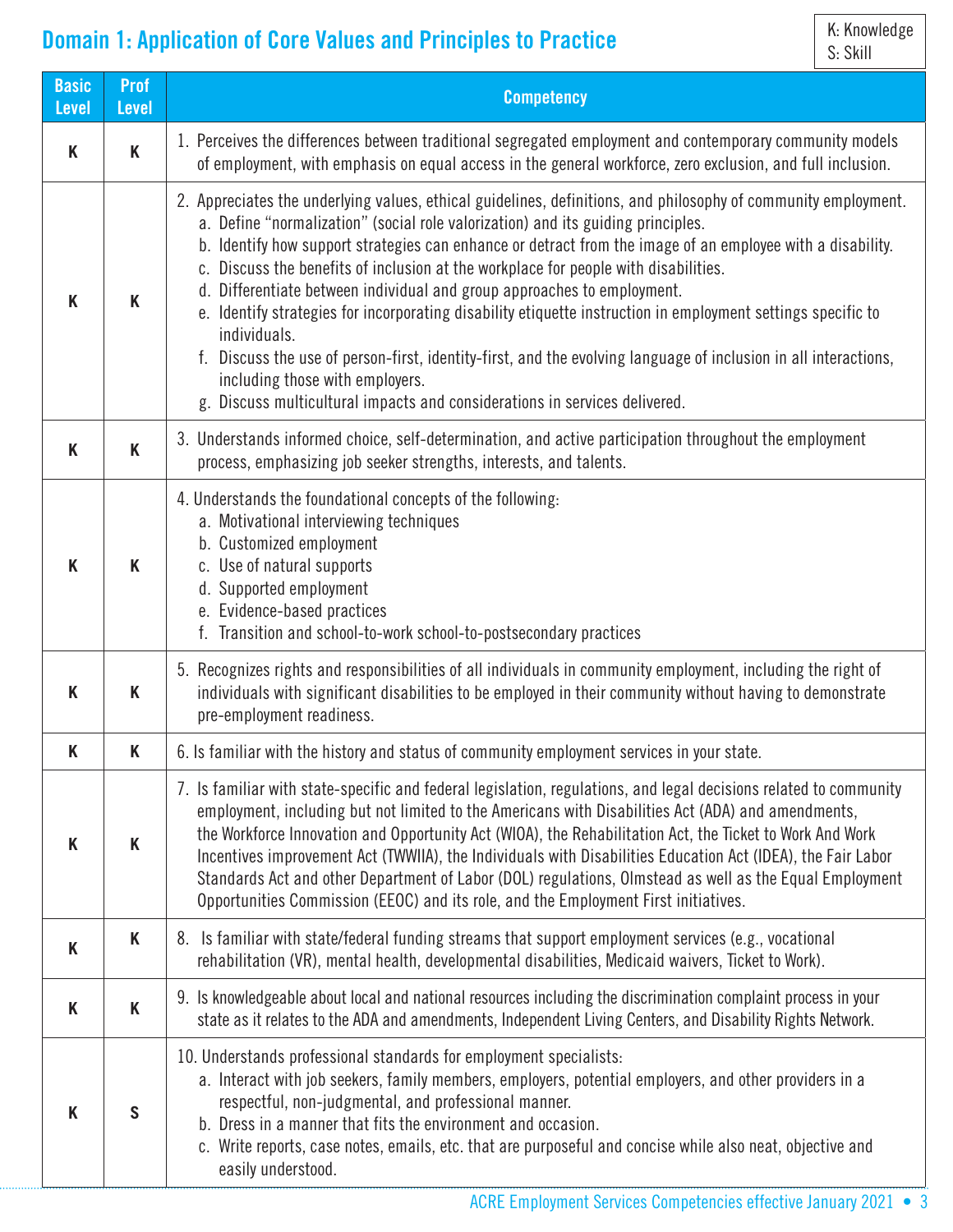# **Domain 2: Individualized Assessment and Employment / Career Planning**

| <b>Basic</b><br><b>Level</b> | <b>Prof</b><br><b>Level</b> | <b>Competency</b>                                                                                                                                                                                                                                                                                                                                                                                                                                                                                                                                                                                                                                                                                                                                                                                                                                                                                                                                                                                                                                                                                                                                                                                                                                                                                                                                                                                                                                                                        |  |  |
|------------------------------|-----------------------------|------------------------------------------------------------------------------------------------------------------------------------------------------------------------------------------------------------------------------------------------------------------------------------------------------------------------------------------------------------------------------------------------------------------------------------------------------------------------------------------------------------------------------------------------------------------------------------------------------------------------------------------------------------------------------------------------------------------------------------------------------------------------------------------------------------------------------------------------------------------------------------------------------------------------------------------------------------------------------------------------------------------------------------------------------------------------------------------------------------------------------------------------------------------------------------------------------------------------------------------------------------------------------------------------------------------------------------------------------------------------------------------------------------------------------------------------------------------------------------------|--|--|
| $\mathsf{S}$                 | $\mathsf{S}$                | 11. Understand how to assist job seekers with making decisions about disclosure, considering both the benefits<br>and risks of disclosing and providing approaches to disclosing.                                                                                                                                                                                                                                                                                                                                                                                                                                                                                                                                                                                                                                                                                                                                                                                                                                                                                                                                                                                                                                                                                                                                                                                                                                                                                                        |  |  |
| Κ                            | K                           | 12. Understand the effectiveness and limitations of traditional vocational evaluation practices for people with<br>significant disabilities.                                                                                                                                                                                                                                                                                                                                                                                                                                                                                                                                                                                                                                                                                                                                                                                                                                                                                                                                                                                                                                                                                                                                                                                                                                                                                                                                             |  |  |
| S                            | $\mathsf{S}$                | 13. Understand the personal career profile development process:<br>a. Encourage the active participation and decision-making of the person served in the career planning<br>process.<br>b. Interview the individual and others familiar with their abilities and work history.<br>c. Identify the impact of an individual's cultural and social background, including socio-economic status,<br>race, gender, ethnicity, native and spoken language, and sexual identity, as well as their role in the family,<br>religious organization, and community.<br>d. Review the individual's records and collect pertinent information related to employment.<br>e. Observe the individual in their current daily routines and environments.<br>f. Explore non-work needs that may impact the achievement and maintenance of employment, as well as<br>work-life balance (money management/banking, social/recreational needs once employed, getting up and<br>ready for work, and scheduling appointments so they don't conflict with a person's work schedule).<br>g. Assess the individual's preferred style of learning, environmental tolerances, and preferred modes of<br>communication, as well as their expressed interests in jobs, careers, or specific tasks.<br>h. Use informational interviewing, job shadowing, and other work-based opportunities to explore careers and<br>identify possible job tasks based on a job seeker's skills, interests, and strategies for support. |  |  |
| S                            | S                           | 14. Understand how to identify opportunities for new activities that will inform the initial career planning process<br>such as situational assessments, paid work trials, job tryouts, volunteer work, and job shadowing, including<br>assistive technology and other accommodations:<br>a. Develop career exploration sites aligned with the interests and desires of each individual.<br>b. Explore environments that are both familiar and novel to the individual.<br>c. Assess needed environmental or job task modifications for the person to succeed in their choices of<br>employment settings. Explore tools and supports that would foster a person's independence (both low and<br>high tech).<br>d. Assess the availability of community supports and transportation.<br>e. Develop opportunities for job seekers to try tasks and skills in community businesses aligned with their<br>individual interests and desires; these may be labeled work trials or community-based assessments.<br>f. Understand Department of Labor guidelines regarding unpaid work.<br>g. Identify techniques and resources to address business concerns about liability risks associated with<br>situational assessments/job tryouts.<br>h. Ask the job seeker's opinions about the tasks, skills, and business setting being sampled.                                                                                                                                                      |  |  |
| S                            | $\mathsf{S}$                | 15. Demonstrate how to synthesize relevant information into a comprehensive, non-evaluative document that<br>provides sufficient information to assist a job seeker in planning a career development strategy. This plan<br>should identify essential and ideal features of employment and be reviewed and approved by the job seeker.                                                                                                                                                                                                                                                                                                                                                                                                                                                                                                                                                                                                                                                                                                                                                                                                                                                                                                                                                                                                                                                                                                                                                   |  |  |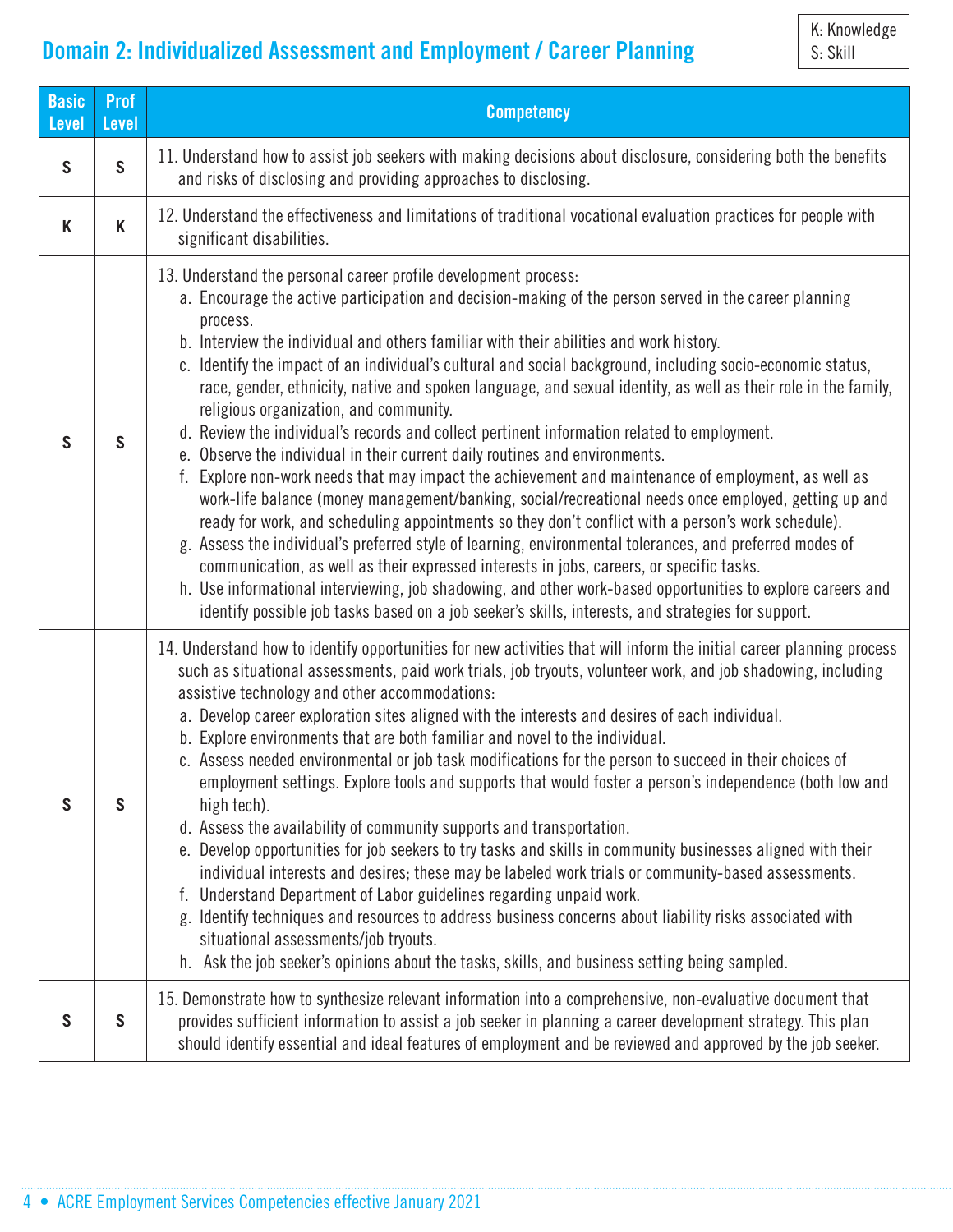# **Domain 2: Individualized Assessment and Employment / Career Planning**

| S | 16. Demonstrate how to develop and facilitate a career planning meeting that includes the job seeker and other<br>individuals who are invested in a positive employment outcome, such as the VR counselor, the employment<br>S<br>specialist, family members, and other professionals or service providers; and which results in the articulation<br>of targeted job tasks and a listing of specific potential employers. |                                                                                                                                                                                                                                                                                                                                                                                                                                                                                                                                                                                                                                                                                                                                                                                                                     |  |  |
|---|---------------------------------------------------------------------------------------------------------------------------------------------------------------------------------------------------------------------------------------------------------------------------------------------------------------------------------------------------------------------------------------------------------------------------|---------------------------------------------------------------------------------------------------------------------------------------------------------------------------------------------------------------------------------------------------------------------------------------------------------------------------------------------------------------------------------------------------------------------------------------------------------------------------------------------------------------------------------------------------------------------------------------------------------------------------------------------------------------------------------------------------------------------------------------------------------------------------------------------------------------------|--|--|
| K | S                                                                                                                                                                                                                                                                                                                                                                                                                         | 17. Understand the basics about Social Security Administration (SSA) benefits and the impact of earned income:<br>a. Understand the difference between Supplemental Security Income (SSI) and Social Security Disability<br>Insurance (SSDI), Medicaid, and Medicare.<br>b. Identify strategies to reduce or eliminate dependence on benefits, specifically Social Security work<br>incentives such as Plans for Achieving Self-Support (PASS plans), Impairment Related Work Expenses<br>(IRWEs), Ticket to Work, Medicaid Buy-in, Continued Medicaid Eligibility (1619B), Student Earned Income<br>Exclusion (SEIE), Trial Work Period (TWP), and Extended Period of Eligibility (EPE).<br>c. Be able to identify local and national resources for benefits planning information and know when to access<br>them. |  |  |
| K | K                                                                                                                                                                                                                                                                                                                                                                                                                         | 18. Understand the basics of self-employment/entrepreneurial business development for people with disabilities<br>including:<br>a. Examples of self-employment<br>b. Local and national resources<br>c. VR's role in self-employment                                                                                                                                                                                                                                                                                                                                                                                                                                                                                                                                                                                |  |  |
| K | K                                                                                                                                                                                                                                                                                                                                                                                                                         | 19. Understand how to make referrals to appropriate agencies, organizations, and networks based on individual<br>career plans.                                                                                                                                                                                                                                                                                                                                                                                                                                                                                                                                                                                                                                                                                      |  |  |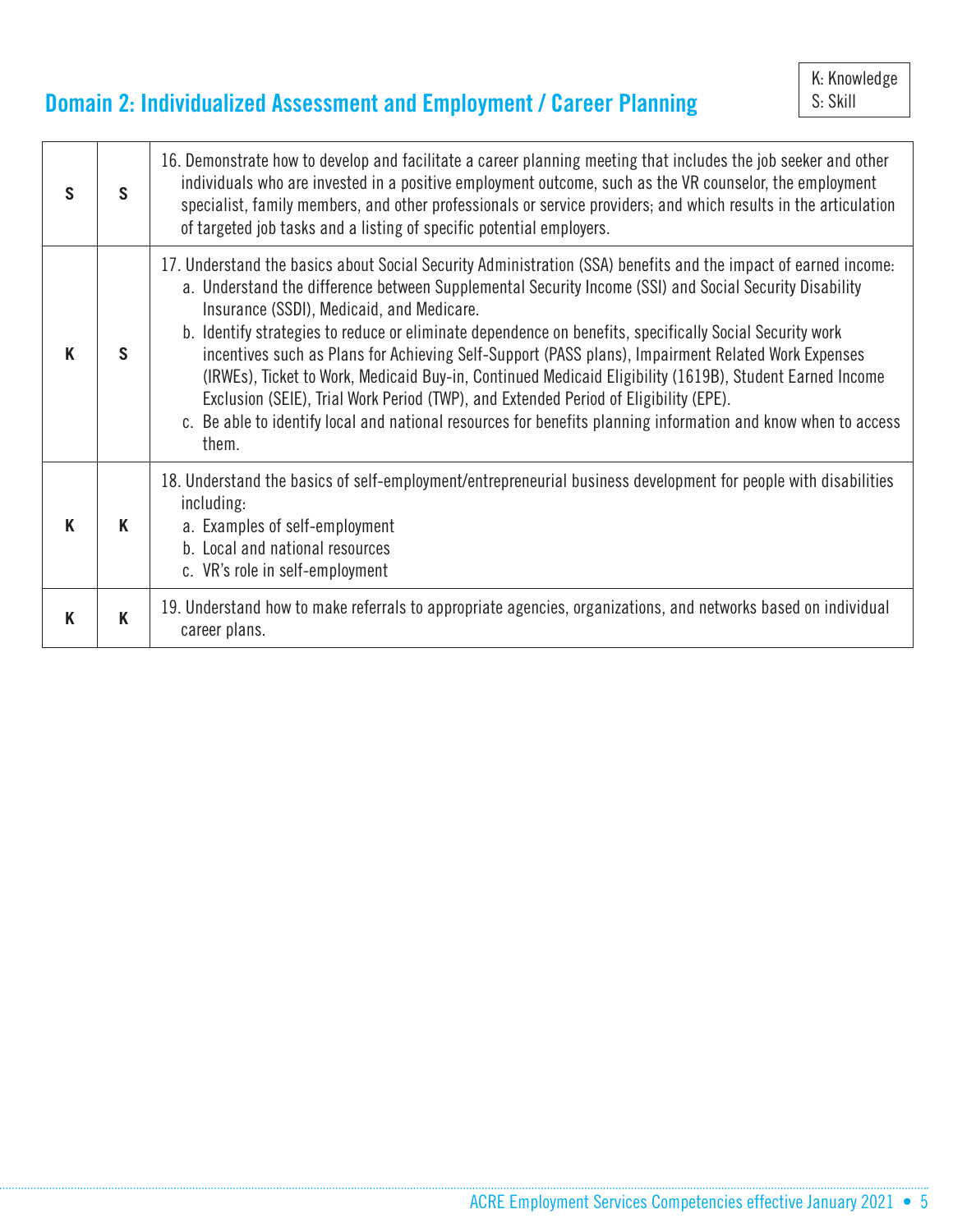**Basic Level**

**Prof** 

|   | S<br>K<br>b. Develop and maintain a system (print or electronic) for organizing information on businesses and<br>business contacts, including new area businesses, and types of jobs available in local area.<br>c. Analyze the gathered information to inform the job development process. |                                                                                                                                                                                                                                                                                                                                                                                                                                                                                                                                                                                                                                                                                                                                                                                                                                                                                                          |  |  |  |
|---|---------------------------------------------------------------------------------------------------------------------------------------------------------------------------------------------------------------------------------------------------------------------------------------------|----------------------------------------------------------------------------------------------------------------------------------------------------------------------------------------------------------------------------------------------------------------------------------------------------------------------------------------------------------------------------------------------------------------------------------------------------------------------------------------------------------------------------------------------------------------------------------------------------------------------------------------------------------------------------------------------------------------------------------------------------------------------------------------------------------------------------------------------------------------------------------------------------------|--|--|--|
|   |                                                                                                                                                                                                                                                                                             | Skill at Pro level: Analyze local labor market information, identifying employment trends.                                                                                                                                                                                                                                                                                                                                                                                                                                                                                                                                                                                                                                                                                                                                                                                                               |  |  |  |
| K | S                                                                                                                                                                                                                                                                                           | 21. Understand effective marketing tools for community employment, including appropriate content and use of<br>these tools:<br>a. Develop and use tools such as employment brochures, fact sheets, cover letters to businesses, business<br>cards, and testimonials.<br>b. Use personal and professional networks of job seekers and employment staff, including targeted use of<br>social media.<br>c. Plan and deliver presentations to groups of individuals and parents, advocacy groups, local civic<br>organizations, service providers, and business groups/organizations.<br>d. Participate in community business organizations (Chambers of Commerce, Rotary, etc.).<br>e. Consult with businesses on diversity and inclusive workplace topics.<br>Skill at Pro level: Develop a marketing tool (brochure, fact sheet, cover letter, business cards,<br>etc.) designed for a specific audience. |  |  |  |
| S | $\mathsf{S}$                                                                                                                                                                                                                                                                                | 22. Demonstrate the use of effective marketing messages for community employment:<br>a. Promote the agency as a resource to help businesses meet their hiring needs.<br>b. Explain the various ways (including supported employment) employment services agencies can support<br>businesses in hiring, training, and maintaining employees with disabilities.<br>c. Target messages to audience needs, rather than offering only one generic presentation or brochure.<br>d. Use language and images that highlight skills, abilities, and interests of job seekers.<br>e. Use appropriate business language and terminology.<br>f. Use language and images that respect the job seeker's disclosure choices.<br>g. Share information about incentives to businesses when hiring job seekers with disabilities (e.g., tax<br>credits, on-the-job training, diversity goals).                             |  |  |  |

20. Understand the importance of marketing plans targeted to business, including methods of researching

a. Explore local and national labor market information for employment trends via the internet, market

surveys, interviews with businesses and networking with business groups/organizations.

K: Knowledge<br>S: Skill

### **Domain 3: Community Research and Job Development**

**Level Competency**

opportunities and organizing information gathered: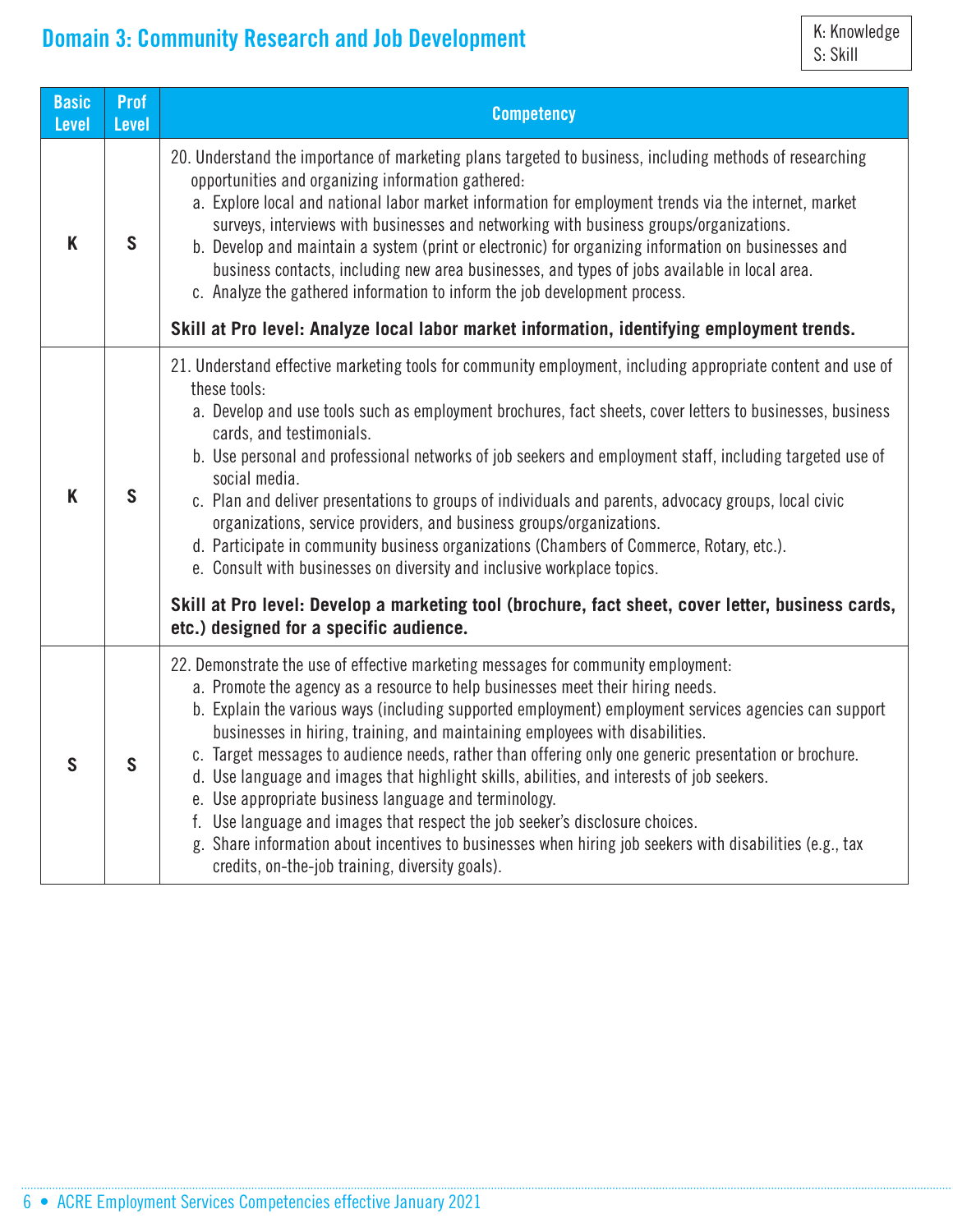# **Domain 3: Community Research and Job Development**

| S | 23. Demonstrate how to develop relationships with businesses:<br>a. Target and identify businesses to contact based on job seekers' needs, interests, and personal networks.<br>b. Use informational interviews, tours, and observations to better understand the business and build a<br>relationship.<br>$\mathsf{S}$<br>c. Provide information about disabilities, inclusive hiring, accommodations, etc. to potential employers.<br>d. Respond to businesses' concerns about job seekers' abilities, interests, and challenges in the workplace.<br>e. Maintain the business perspective, emphasizing to employers the benefits of hiring a diverse staff.<br>f. Conclude employer contact with clear next steps (interview, job offer, situational assessment, etc.). |                                                                                                                                                                                                                                                                                                                                                                                                                                                    |  |  |  |
|---|----------------------------------------------------------------------------------------------------------------------------------------------------------------------------------------------------------------------------------------------------------------------------------------------------------------------------------------------------------------------------------------------------------------------------------------------------------------------------------------------------------------------------------------------------------------------------------------------------------------------------------------------------------------------------------------------------------------------------------------------------------------------------|----------------------------------------------------------------------------------------------------------------------------------------------------------------------------------------------------------------------------------------------------------------------------------------------------------------------------------------------------------------------------------------------------------------------------------------------------|--|--|--|
| S | $\mathsf{S}$                                                                                                                                                                                                                                                                                                                                                                                                                                                                                                                                                                                                                                                                                                                                                               | 24. Demonstrate a variety of ways to assist job seekers in developing portfolios, resumes (including video and<br>visual resumes), cover letters, letters of introduction, references, and other job application documents in<br>various media, including electronic and print.                                                                                                                                                                    |  |  |  |
| S | $\mathsf{S}$                                                                                                                                                                                                                                                                                                                                                                                                                                                                                                                                                                                                                                                                                                                                                               | 25. Demonstrate a variety of ways to assist job seekers in their job search process:<br>a. Identify potential employers, schedule tours or informational interviews, complete job applications, and<br>arrange job interviews, including working interviews.<br>b. Support job seekers' disclosure decisions and advise about the best disclosure practices.<br>c. Use social media/electronic media, as well as traditional job search resources. |  |  |  |
| S | 26. Demonstrate how to implement multiple job matching strategies:<br>a. Identify/clarify existing job descriptions.<br>b. Identify/clarify unmet employer needs.<br>$\mathsf{S}$<br>c. Understand workplace cultures and climates.<br>d. Consider transportation options.<br>e. Evaluate the fit between the targeted business' needs and the job seeker's profile<br>27. Understand employment proposals based on business and job seeker preferences and needs, outlining<br>job details such as hours, wages, tasks, work area, and breaks, as well as the availability of necessary<br>K<br>$\mathsf{S}$<br>supports.<br>Skill at Pro level: Write an employment proposal that includes the details listed above.                                                     |                                                                                                                                                                                                                                                                                                                                                                                                                                                    |  |  |  |
|   |                                                                                                                                                                                                                                                                                                                                                                                                                                                                                                                                                                                                                                                                                                                                                                            |                                                                                                                                                                                                                                                                                                                                                                                                                                                    |  |  |  |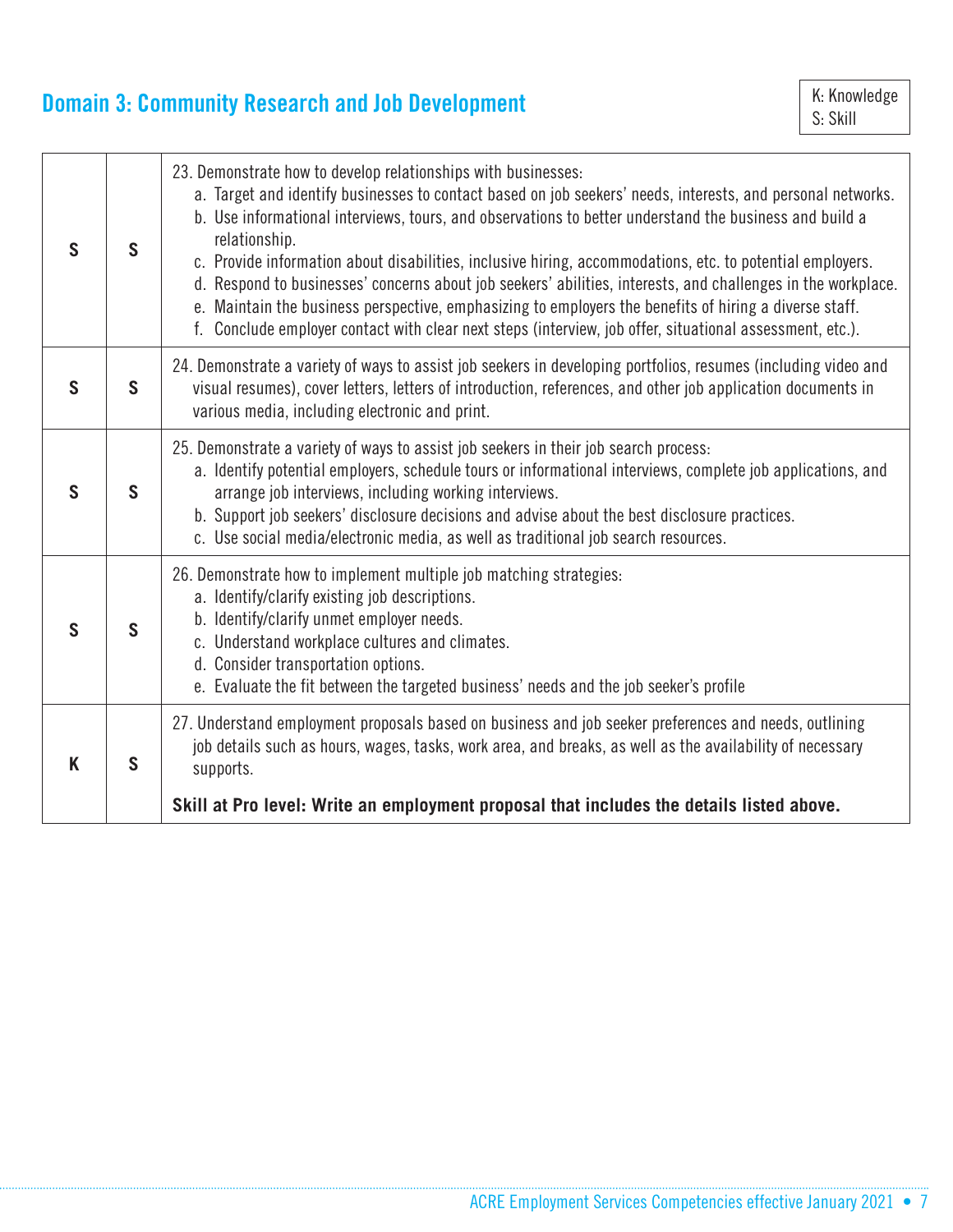## **Domain 4: Workplace and Related Supports**

| <b>Basic</b><br><b>Level</b>                                                                                                                                                                                                                                                                                                                                               | <b>Prof</b><br><b>Level</b> | <b>Competency</b>                                                                                                                                                                                                                                                                                                                                                                                                                                                                                                                                                                                                                                                                                                  |  |  |
|----------------------------------------------------------------------------------------------------------------------------------------------------------------------------------------------------------------------------------------------------------------------------------------------------------------------------------------------------------------------------|-----------------------------|--------------------------------------------------------------------------------------------------------------------------------------------------------------------------------------------------------------------------------------------------------------------------------------------------------------------------------------------------------------------------------------------------------------------------------------------------------------------------------------------------------------------------------------------------------------------------------------------------------------------------------------------------------------------------------------------------------------------|--|--|
| $\mathsf{S}$                                                                                                                                                                                                                                                                                                                                                               | $\mathsf{S}$                | 28. When support is required on the job, be able to partner with the job seeker to negotiate a support plan<br>with the employer that offers access to all of the naturally-existing features of the workplace and utilizes<br>the employer/coworkers as primary trainers to the maximum extent possible, offering the assistance of<br>employment specialists/job coaches to provide additional support as needed.                                                                                                                                                                                                                                                                                                |  |  |
| K<br>K<br>29. Understand resources for identifying and arranging transportation to and from work:<br>c. Explore creative transportation solutions.                                                                                                                                                                                                                         |                             | a. Facilitate transportation planning to and from work (natural supports, paid transportation agreements)<br>b. Provide travel training as needed; or connect employee with other resources for travel training.                                                                                                                                                                                                                                                                                                                                                                                                                                                                                                   |  |  |
| K                                                                                                                                                                                                                                                                                                                                                                          | K                           | 30. Understand how to ensure that the employee enters the job (onboards) in the most inclusive manner possible:<br>a. Maximize the employee's hours on the job, including natural social times (breaks and lunch).<br>b. Support worksite personnel in introducing the new employee to coworkers.<br>c. Maintain adherence to typical new employee orientation and training procedures.<br>d. Make sure that necessary modifications and accommodations are in place.<br>e. Establish clear employer and employment service expectations.                                                                                                                                                                          |  |  |
| $\mathsf{S}$                                                                                                                                                                                                                                                                                                                                                               | $\mathsf{S}$                | 31. Know how to complete a comprehensive job analysis:<br>a. Create strategies for identifying jobs that make use of integrated and natural supports.<br>b. List in sequence the duties and requirements of the job as well as the approximate time required to<br>perform each task.<br>c. Describe job skills needed for an employee to perform the job functions. Create/design solutions for gaps<br>in skills.<br>d. Understand when task analyses might be required and appropriate.<br>e. Identify cues and reinforcers that are natural to the work site (e.g., praise from a coworker or boss;<br>taking a break).<br>f. Create a specific task list based on the new employee's skills and support needs |  |  |
| Κ                                                                                                                                                                                                                                                                                                                                                                          | S                           | 32. Demonstrate approaches to support individuals in meeting the social/behavioral expectations of the<br>workplace culture:<br>a. Identify cultural norms of the workplace.<br>b. Where needed, develop a performance improvement approach that includes describing behaviors in<br>measurable and observable terms, identifying antecedents and consequences, and assessing the<br>communicative functions of behavior.<br>c. Evaluate options before implementing behavioral interventions.<br>d. Design appropriate, non-stigmatizing strategies to support individuals in developing positive<br>professional relationships                                                                                   |  |  |
| S<br>$\mathsf{S}$<br>Explore workplace/culture for natural supports and how to implement them.<br>b. Facilitate training of the employee by his/her coworkers.<br>be stigmatizing or stereotyping.<br>d. Facilitate mentor relationships between the employee and his/her coworkers.<br>e. Facilitate training of coworkers/business on diversity and inclusion if needed. |                             | 33. Demonstrate strategies for developing workplace supports and developing a job training and fading plan:<br>a. Model solution focused interactions with the employee from which other workplace personnel may learn.<br>c. Facilitate supports that promote inclusion and positive social interactions rather than those which may<br>f. Systematically fade supports as task mastery occurs and natural workplace supports are established.                                                                                                                                                                                                                                                                    |  |  |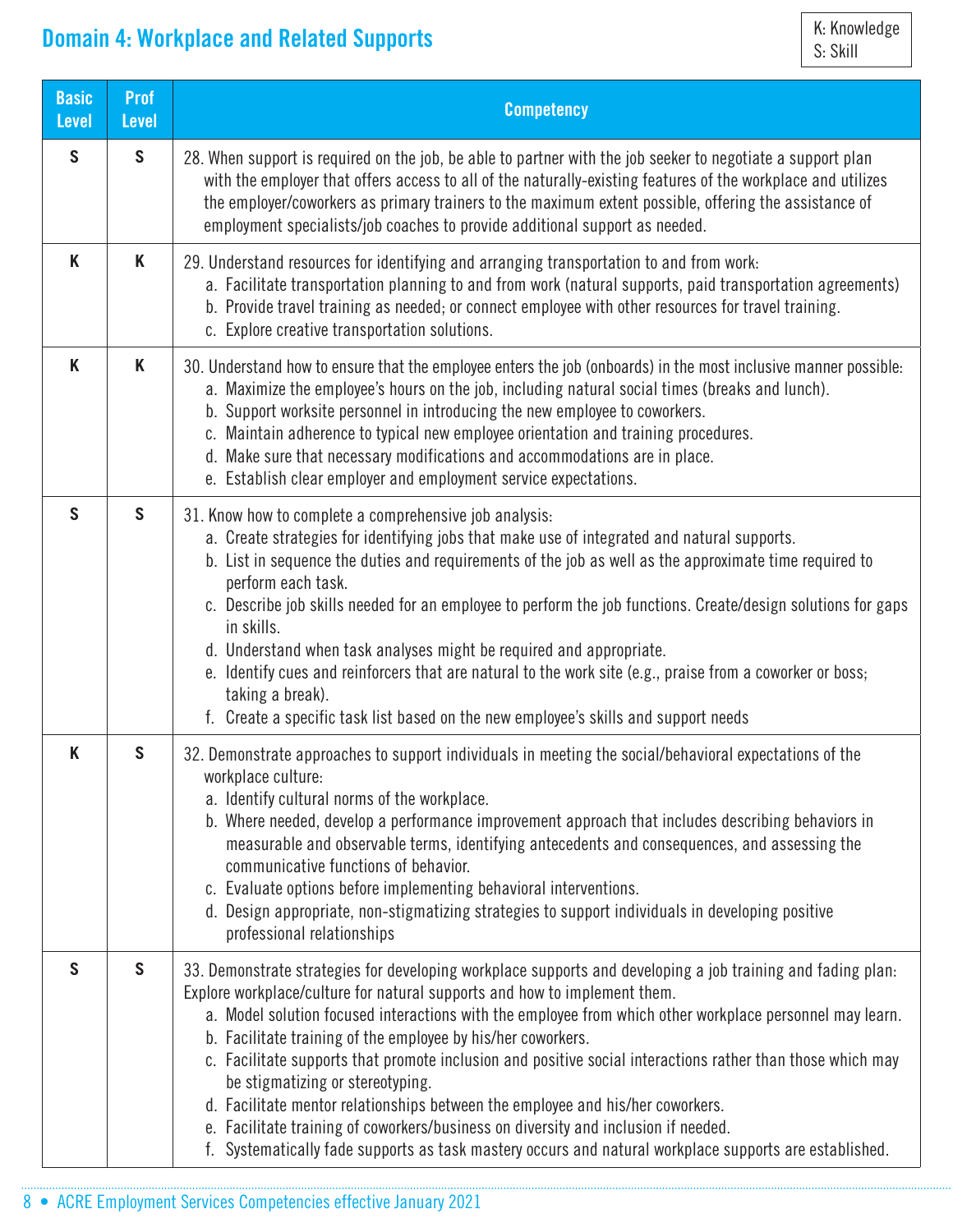# **Domain 4: Workplace and Related Supports**

| $\mathsf{S}$ | $\mathsf{S}$                                                                                                                                                                                                                                                                                                                                                                                                                                                                                                                                                                                                                                                                                         | 34. Be able to develop and provide systematic instruction:<br>a. Understand individual learning styles and needs, including cultural and generational nuances.<br>b. Demonstrate effective use of the cues available in the environment and/or task.<br>c. Demonstrate how and when to use prompt hierarchy as well as task analyses.<br>d. Demonstrate how to collect and evaluate performance data.<br>e. Understand how to employ different reinforcement approaches and then strategically fade when data<br>indicates task mastery.<br>f. Adjust or modify the tasks or duties only when data indicates mastery is not occurring despite provision<br>of best practice systematic instruction. |
|--------------|------------------------------------------------------------------------------------------------------------------------------------------------------------------------------------------------------------------------------------------------------------------------------------------------------------------------------------------------------------------------------------------------------------------------------------------------------------------------------------------------------------------------------------------------------------------------------------------------------------------------------------------------------------------------------------------------------|-----------------------------------------------------------------------------------------------------------------------------------------------------------------------------------------------------------------------------------------------------------------------------------------------------------------------------------------------------------------------------------------------------------------------------------------------------------------------------------------------------------------------------------------------------------------------------------------------------------------------------------------------------------------------------------------------------|
| $\mathsf{S}$ | $\mathsf{S}$<br>35. Maximize the employee's job performance and social integration to achieve job stability:<br>a. In partnership with supervisor/coworkers, develop strategies to increase the employee's productivity/<br>efficiency.<br>b. Assist the employee in using self-regulation strategies.<br>c. Identify strategies to increase the employee's tolerance to workplace changes such as new or multiple<br>supervisors, added job duties, scheduling adjustments, and coworker assignments.<br>d. Identify strategies to mitigate job stress and anxiety.<br>e. Build collaborative relationships with family members and other service providers involved in supporting<br>the employee. |                                                                                                                                                                                                                                                                                                                                                                                                                                                                                                                                                                                                                                                                                                     |
| K            | Κ                                                                                                                                                                                                                                                                                                                                                                                                                                                                                                                                                                                                                                                                                                    | 36. Understand methods for providing long-term support for individuals, families, employers, and coworkers,<br>including how these supports are funded.                                                                                                                                                                                                                                                                                                                                                                                                                                                                                                                                             |
| K            | K                                                                                                                                                                                                                                                                                                                                                                                                                                                                                                                                                                                                                                                                                                    | 37. Understand strategies to provide support to the employee and employer in the event of a job separation or<br>termination.                                                                                                                                                                                                                                                                                                                                                                                                                                                                                                                                                                       |
| K            | $\mathsf{S}$                                                                                                                                                                                                                                                                                                                                                                                                                                                                                                                                                                                                                                                                                         | 38. Know how to structure an ongoing process to facilitate self-assessment of job satisfaction and job<br>performance by the employee, assess the supervisor's satisfaction with employee performance, and<br>determine additional or different support needs:<br>a. Conduct onsite observations to evaluate job performance and workplace support.<br>b. Gather input from the employee, employer, coworkers, and others as appropriate (e.g. family/residential,<br>counselors, other professionals) about how the job is going.<br>c. Work with employee and employer to determine any needed assistance and identify next steps, including<br>possible opportunities for career advancement.    |
| K            | $\mathsf{S}$                                                                                                                                                                                                                                                                                                                                                                                                                                                                                                                                                                                                                                                                                         | 39. Identify accommodations and universal design strategies that match the needs of the employee and<br>employer:<br>a. Identify commonly available and non-stigmatizing accommodations and modifications.<br>b. Develop individualized adaptations, including low-tech and no-tech solutions.<br>c. Explore universal design strategies for accommodations and solutions and explain their utility to the<br>employer.<br>d. Identify resources and options for assistive technology.<br>e. Teach the employee to use the accommodation strategy selected.<br>f. Evaluate the need for/appropriateness of accommodations on an ongoing basis.                                                      |